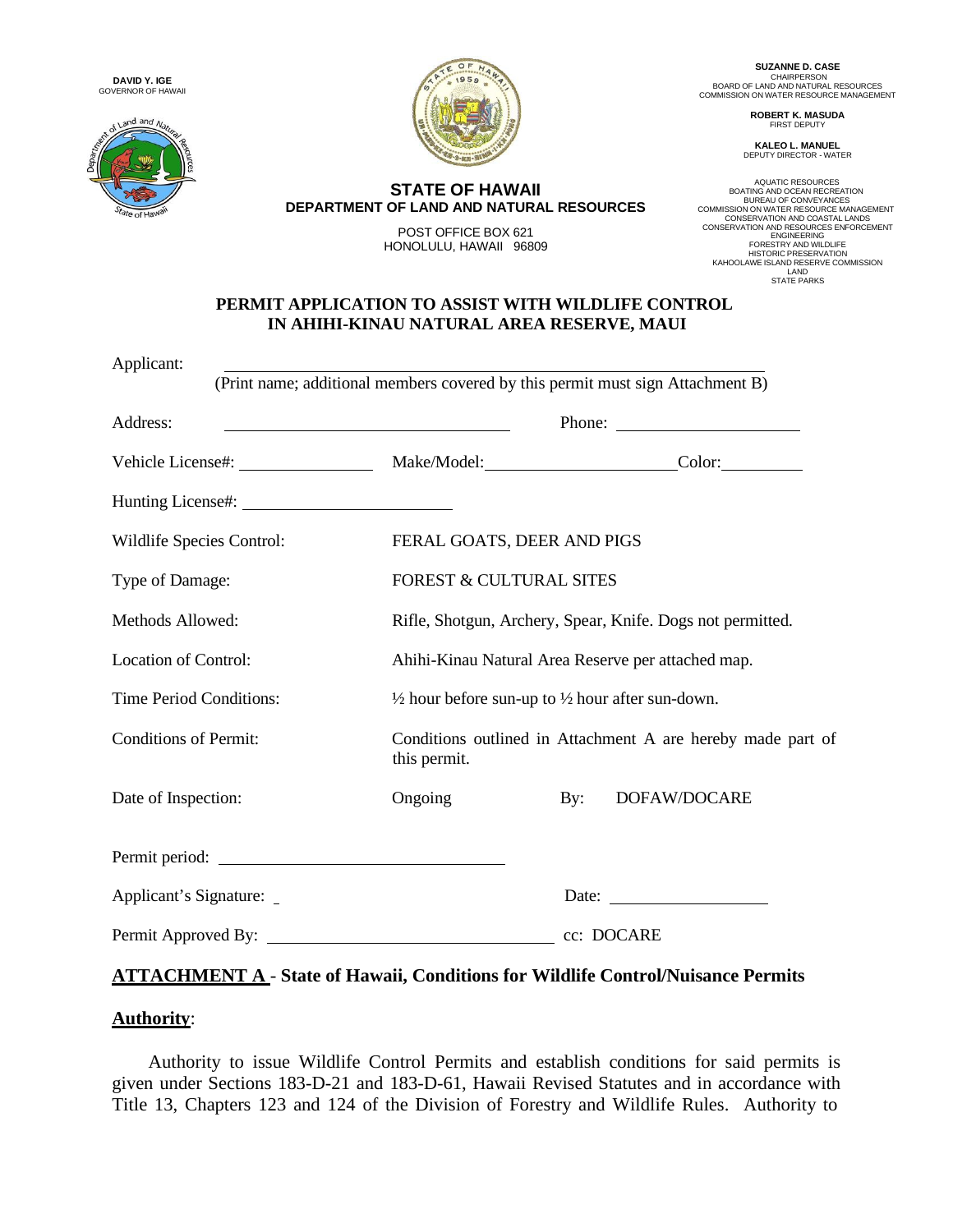issue wildlife permits is granted to the Board of Land and Natural Resources or its authorized representative.

## **General Conditions**:

All Wildlife Control Permits are subject to the following conditions:

- A. This permit is non-transferable or assignable; a copy must be carried by the permittee(s) while engaged in activities permitted under this permit.
- B. It is mutually understood that this permit does not by implication mean that the Board of Land and Natural Resources has extended authorization to the permittee(s) to (a) use any method to destroy the above species of birds or mammals if it be in violation of any State or Federal laws or County ordinances or (b) enter upon lands not under its control.
- C. The permittee(s) acknowledges that in consideration of the permit granted, the permittee(s), for himself, his heirs, beneficiaries, executors and administrators, WAIVES ALL CLAIMS AGAINST, DEMANDS UPON, AND RIGHT TO RECOVERY from the State of Hawaii, Board of Land and Natural Resources, and any and all of their officers, agents, and employees for any losses, injuries, death, and/or property damage to permittee(s) or members of his (their) party. The permittee(s) further agrees to release, hold harmless, indemnify, defend, discharge, and agrees not to sue the State, the Board of Land and Natural Resources, and their officers, agents, and employees for any and all claims of liability, losses, damages, costs, and expenses, including attorney's fees, resulting from the activities of the permittee(s) or anyone assisting the permittee(s).
- D. The primary permittee(s) shall be directly responsible and accountable for all activities under this permit and must submit a report of animal control activities to the Division of Forestry and Wildlife located at 685 Haleakala HWY Kahului HI 96732 or directly to staff at checkout.
- E. All persons whose names are listed in Attachment B, which is attached here to and made a part of this permit, have read this permit and acknowledge the understanding and agreement to abide by the conditions by signing (affixing his or her signature) in the space provided on the original and duplicate copies.
- F. Any persons violating any of the conditions stipulated under this permit shall be subject to the penalty provisions provided by law. Further, any infraction of this permit may be cause for revocation of this permit and denial of future permits.
- G. Permittee must obtain police clearance if discharging firearms in restricted areas.

### **Special Conditions**:

A. Permittee possesses a valid Hunter Education Certificate and shall employ safe hunting practices consistent with the certification.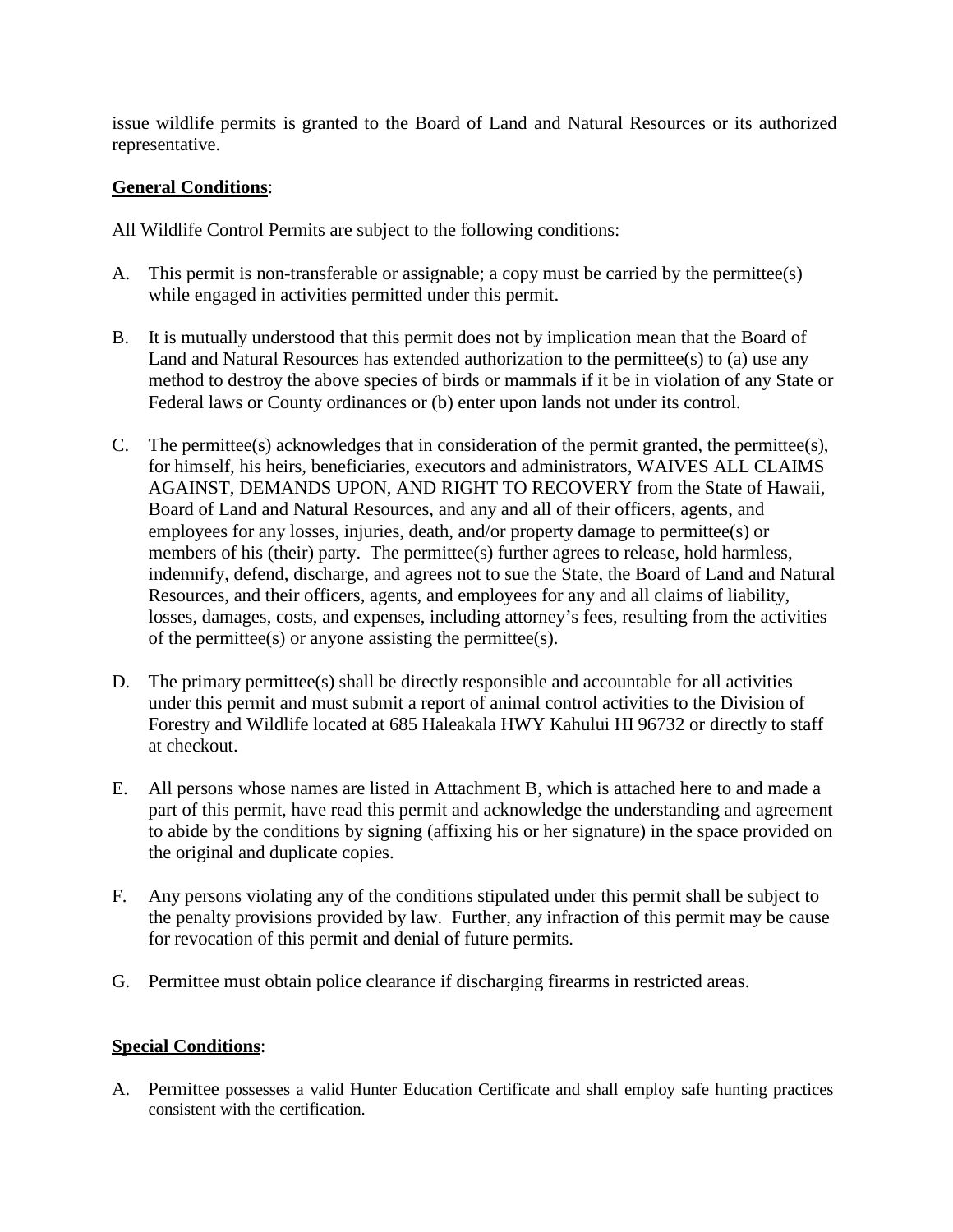- B. Permittee possesses a State of Hawaii hunting license and agrees to all terms and conditions of that license when exercising the opportunities provided by this project under that license.
- C. Animal control will be allowed only within the areas provided on the attached maps and daily instructions, maps, or notices provided by the staff, and shall be carried out in accordance with all terms and conditions identified on the map, including pertinent information and restrictions regarding boundaries, roads, trails, access points, safety zones, discharge of firearms, and areas that are off limits.
- D. Animal control will be allowed from ½ hour before sun-up to ½ hour after sun-down.
- E. This permit is non-transferable or assignable; a copy must be carried by the permittee(s) with valid hunting license(s) and ID while engaged in activities permitted under this permit.
- F. Pedestrian access to the hunting area is ONLY through the gates in the section of fence that parallels Makena-Keoneoio Government Road or via established trails within the NAR (see attached map). NO access from adjacent private and state lands on other sides of the hunting area. Motorized vehicles are not allowed within the hunting area.
- G. Submitting hunting harvest information is **REQUIRED** upon check out whether animals were harvested or not. Information necessary includes: Hunter names, species and number of animals harvested and any animals observed but not harvested. POC is Joe McDonald 268-2138.
- H. Park only in the open public parking areas provided at either Kanahena ("Dumps") or at Keoneoio/La Perouse Bay. DO NOT PARK ON THE MAIN ROAD, park well off the pavement.
- I. Blaze orange must be worn by all participants.
- J. Permittees are reminded that a portion of the Natural Area Reserve at Kanahena (aka "Dumps") will remain open to the general public during this period.
- K. Permittee shall comply with posted private property and safety zones.
- L. Rifles are required to be .30 Caliber or less.
- M. Participants of staff supervised animal control in unfenced portions of the reserve will be required to satisfy a pre-hunt orientation and comply with all staff instruction. Staff will be present at all times and participants will check in and check out for each day.
- N. Permits may be issued for periods up to three months at a time. Participants are required to schedule days they will be present in the reserve with reserve staff Peter Landon 268-899 or Joe McDonald 268-2138.
- O. Please adhere to State and County requirements regarding COVID-19 and social distancing. A facial covering is required to check in and check out at the Kanahena office trailer.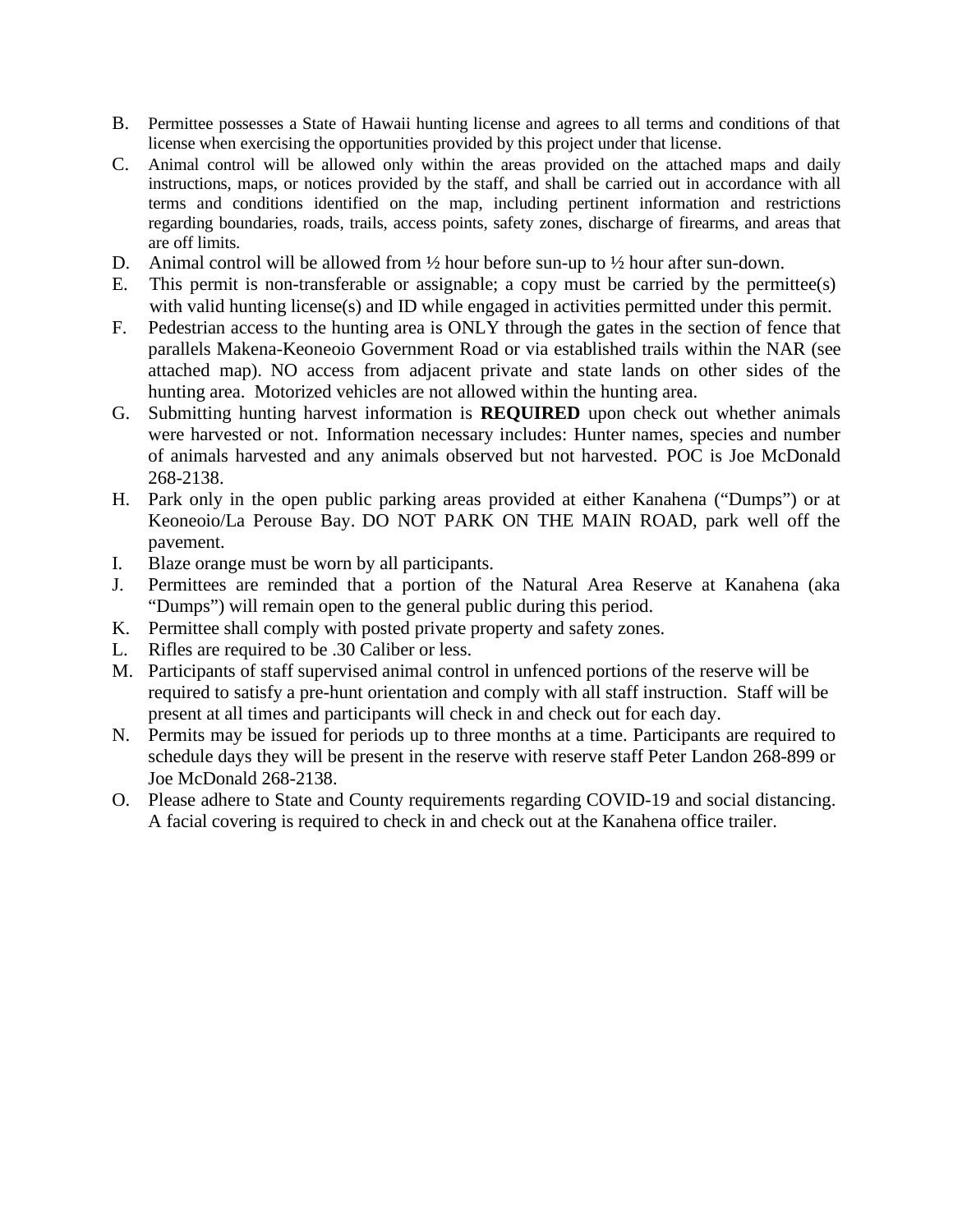# **ATTACHMENT B: WILDLIFE CONTROL PERMIT ADDITIONAL HUNTERS**

The undersigned have read, understand and hereby agrees to abide by the General and Special Conditions stipulated on Attachment A.

| $\bf{A}$      | Print:                 |                                            |       |
|---------------|------------------------|--------------------------------------------|-------|
|               | Hunting License#: 1997 |                                            |       |
|               |                        | Vehicle License: Make/Model: Color: Color: |       |
| B)            |                        |                                            | Sign: |
|               | Hunting License#: 1997 |                                            |       |
|               |                        | Vehicle License: Make/Model: Color: Color: |       |
| $\mathcal{C}$ |                        |                                            |       |
|               |                        |                                            |       |
|               |                        | Vehicle License: Make/Model: Color: Color: |       |
| D)            |                        |                                            |       |
|               | Hunting License#:      |                                            |       |
|               |                        | Vehicle License: Make/Model: Color: Color: |       |